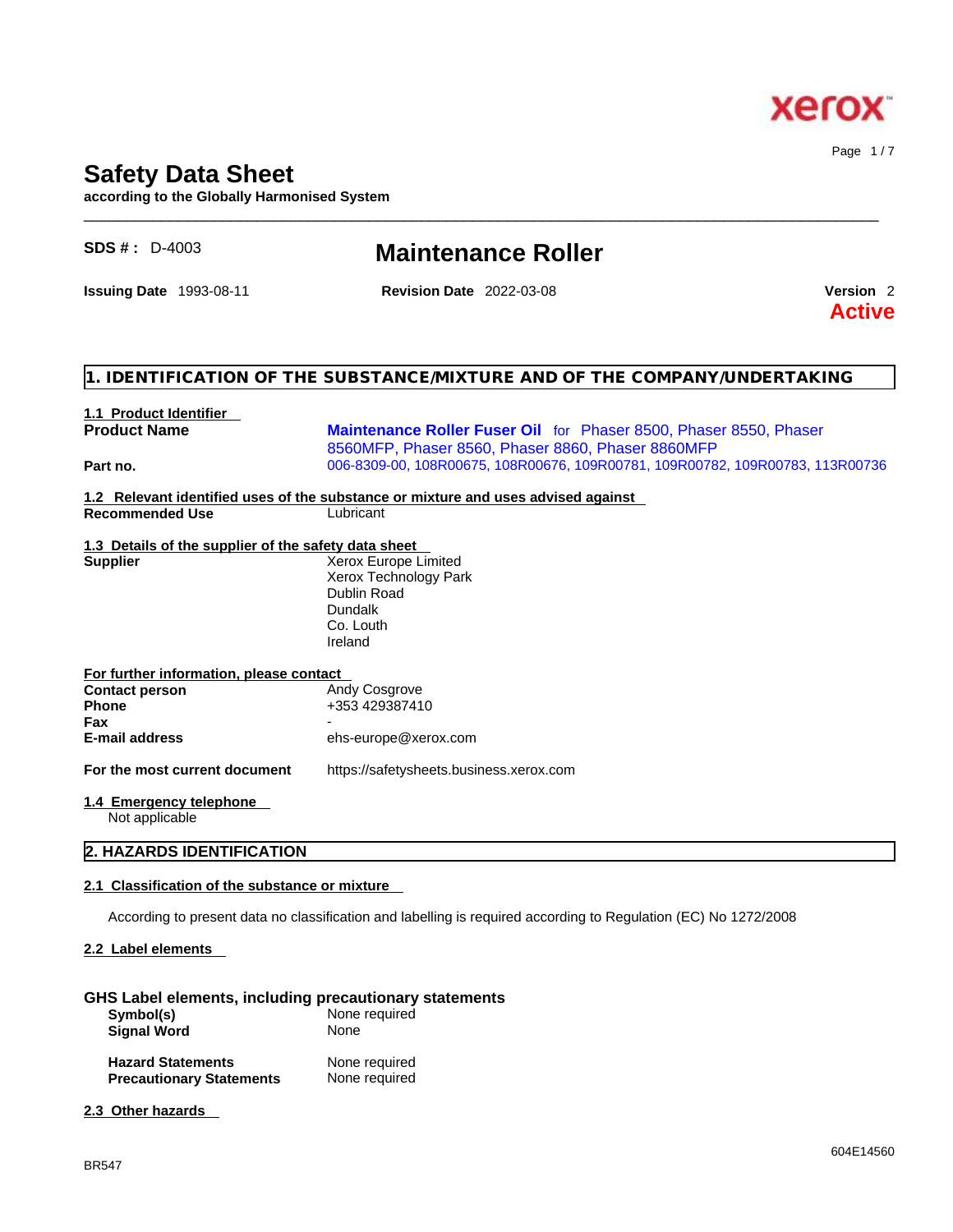

Page 2 / 7

 $\_$  ,  $\_$  ,  $\_$  ,  $\_$  ,  $\_$  ,  $\_$  ,  $\_$  ,  $\_$  ,  $\_$  ,  $\_$  ,  $\_$  ,  $\_$  ,  $\_$  ,  $\_$  ,  $\_$  ,  $\_$  ,  $\_$  ,  $\_$  ,  $\_$  ,  $\_$  ,  $\_$  ,  $\_$  ,  $\_$  ,  $\_$  ,  $\_$  ,  $\_$  ,  $\_$  ,  $\_$  ,  $\_$  ,  $\_$  ,  $\_$  ,  $\_$  ,  $\_$  ,  $\_$  ,  $\_$  ,  $\_$  ,  $\_$  ,

No hazard expected under normal conditions of use

# **3. COMPOSITION/INFORMATION ON INGREDIENTS**

# **3.2 Mixtures**

| <b>Chemical Name</b>                      | Weight % | <b>CAS No.</b> | <b>EC-No</b> | <b>Classification (Reg.</b><br>1272/2008) | <b>Hazard Statements</b> |
|-------------------------------------------|----------|----------------|--------------|-------------------------------------------|--------------------------|
| Poly(dimethylsiloxane)                    | >90      | Proprietary    | _isted       | $\sim$                                    | --                       |
| Organo-functional<br>polydimethylsiloxane | <10      | Proprietary    | _isted       | $-$                                       | --                       |

#### **Note**

"--" indicates no classification or hazard statements apply.

# **4. FIRST AID MEASURES**

#### **4.1 Description of first aid measures**

| <b>General advice</b> | IN CASE OF SERIOUS OR PERSISTENT CONDITIONS, CALL A DOCTOR OR<br>EMERGENCY MEDICAL CARE. |
|-----------------------|------------------------------------------------------------------------------------------|
| Eye contact           | Rinse thoroughly with plenty of water, also under the eyelids                            |
| <b>Skin contact</b>   | Wash skin with soap and water                                                            |
| <b>Inhalation</b>     | Not an expected route of exposure                                                        |
| Ingestion             | Not an expected route of exposure                                                        |

# **4.2 Most important symptoms and effects, both acute and delayed**

| <b>Acute toxicity</b>   |                                                                                                       |
|-------------------------|-------------------------------------------------------------------------------------------------------|
| Eyes                    | Not an irritant                                                                                       |
| <b>Skin</b>             | Not expected to be an irritant                                                                        |
| <b>Inhalation</b>       | Not an expected route of exposure                                                                     |
| Ingestion               | Not an expected route of exposure                                                                     |
| <b>Chronic effects</b>  |                                                                                                       |
| <b>Chronic toxicity</b> | No known effects under normal use conditions                                                          |
| <b>Main symptoms</b>    | May cause minimal irritation of respiratory passages on continuous exposure to high<br>concentrations |

## **4.3 Indication of immediate medical attention and special treatment needed**

| <b>Notes to physician</b> | Treat symptomatically |
|---------------------------|-----------------------|
|                           |                       |

# **5. FIREFIGHTING MEASURES**

#### **5.1 Extinguishing media**

**Suitable extinguishing media** Water spray, Foam, Carbon dioxide (CO2)

**Unsuitable extinguishing media** None

#### **5.2 Special hazards arising from the substance or mixture**

#### **Hazardous combustion products**

Thermal decomposition can lead to release of irritating gases and vapours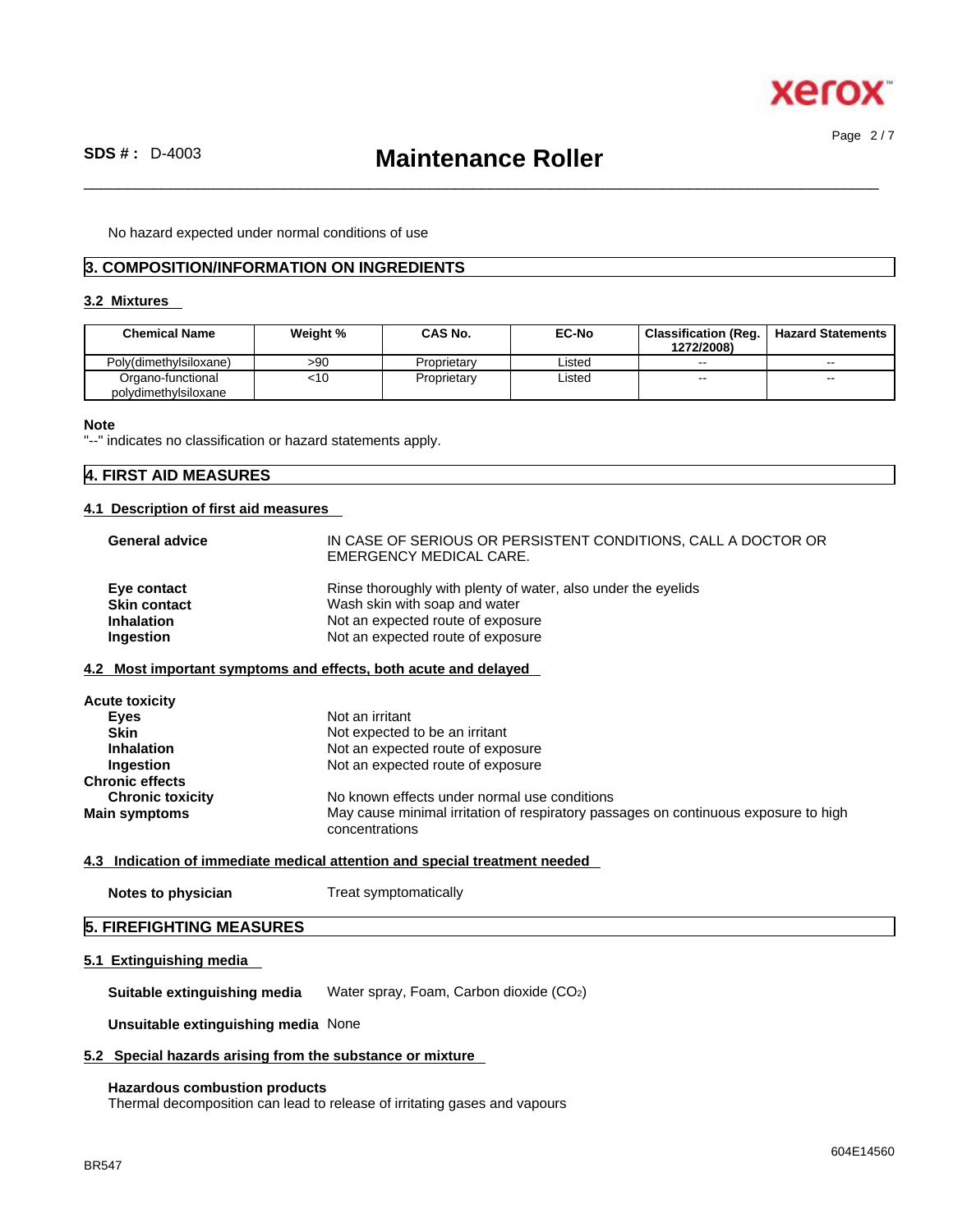

 $\_$  ,  $\_$  ,  $\_$  ,  $\_$  ,  $\_$  ,  $\_$  ,  $\_$  ,  $\_$  ,  $\_$  ,  $\_$  ,  $\_$  ,  $\_$  ,  $\_$  ,  $\_$  ,  $\_$  ,  $\_$  ,  $\_$  ,  $\_$  ,  $\_$  ,  $\_$  ,  $\_$  ,  $\_$  ,  $\_$  ,  $\_$  ,  $\_$  ,  $\_$  ,  $\_$  ,  $\_$  ,  $\_$  ,  $\_$  ,  $\_$  ,  $\_$  ,  $\_$  ,  $\_$  ,  $\_$  ,  $\_$  ,  $\_$  ,

#### **5.3 Advice for fire-fighters**

Wear self contained breathing apparatus for fire fighting if necessary.

#### **Other information**

| <b>Flash point</b> | > 300 °F    |
|--------------------|-------------|
| Method             | <b>PMCC</b> |

# **6. ACCIDENTAL RELEASE MEASURES**

#### **6.1 Personal precautions, protective equipment and emergency procedures**

None required for material as supplied

#### **6.2 Environmental precautions**

Prevent product from entering drains

# **6.3 Methods and material for containment and cleaning up**

| <b>Methods for containment</b> | Contain and collect spillage with non-combustible absorbent material, (e.g. sand, earth,  |
|--------------------------------|-------------------------------------------------------------------------------------------|
|                                | diatomaceous earth, vermiculite) and place in container for disposal according to local / |
|                                | national regulations (see Section 13)                                                     |
| Methods for cleaning up        | Soak up with inert absorbent material                                                     |

#### **6.4 Reference to other sections**

See section 12 for additional ecological information See Section 13 for additional information

# **7. HANDLING AND STORAGE**

#### **7.1 Precautions for safe handling**

When using, do not eat, drink or smoke, For personal protection see section 8

Hygiene measures **Handle** in accordance with good industrial hygiene and safety practice

#### **7.2 Conditions for safe storage, including any incompatibilities**

Keep containers tightly closed in a dry, cool and well-ventilated place

#### **7.3 Specific end uses**

Lubricant

# **8. EXPOSURE CONTROLS/PERSONAL PROTECTION**

#### **8.1 Control parameters**

**Exposure Limits** Contains no substances with occupational exposure limit values.

#### **8.2 Exposure controls**

Page 3 / 7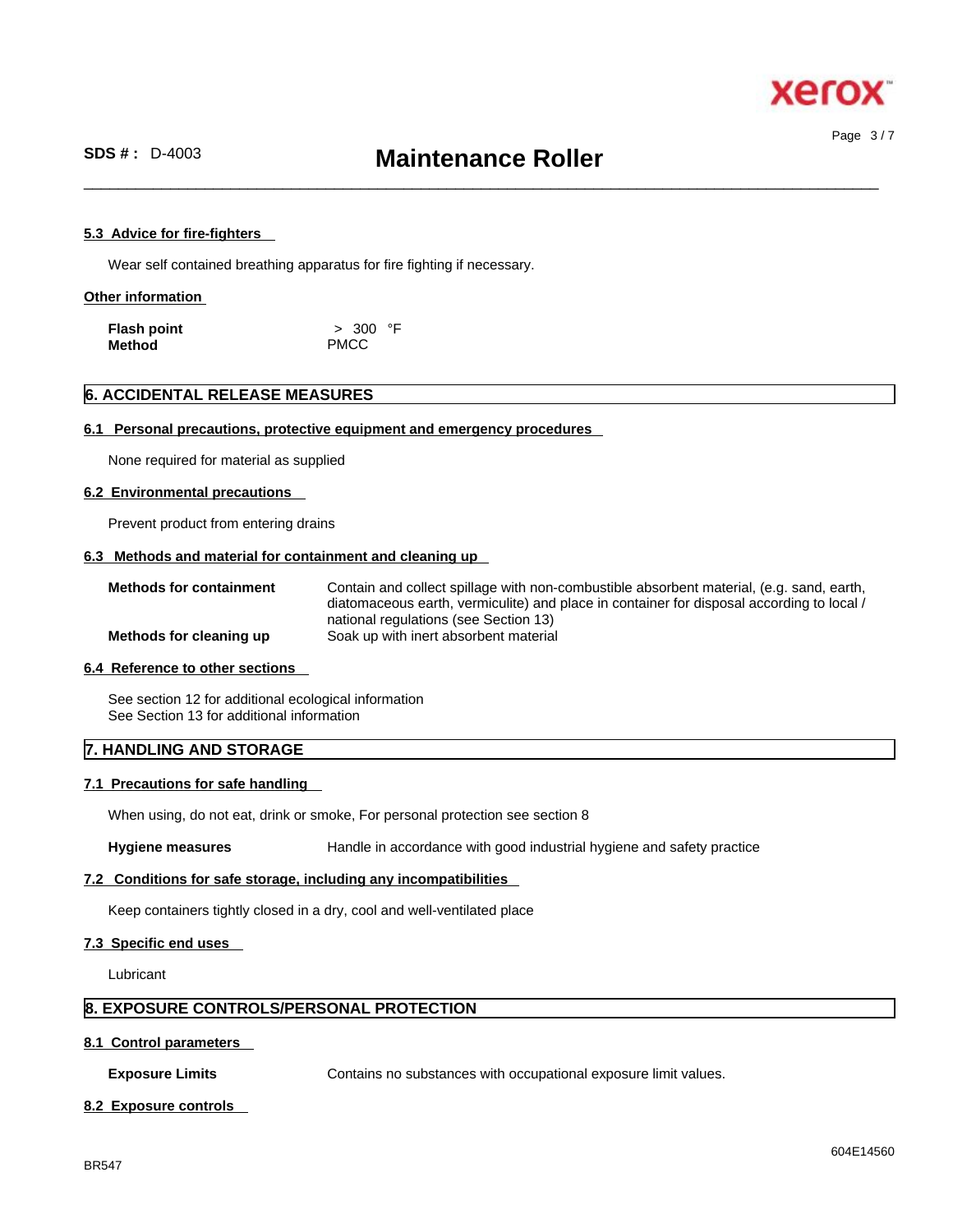

Page 4 / 7

# **SDS # :** D-4003 **Maintenance Roller**

 $\_$  ,  $\_$  ,  $\_$  ,  $\_$  ,  $\_$  ,  $\_$  ,  $\_$  ,  $\_$  ,  $\_$  ,  $\_$  ,  $\_$  ,  $\_$  ,  $\_$  ,  $\_$  ,  $\_$  ,  $\_$  ,  $\_$  ,  $\_$  ,  $\_$  ,  $\_$  ,  $\_$  ,  $\_$  ,  $\_$  ,  $\_$  ,  $\_$  ,  $\_$  ,  $\_$  ,  $\_$  ,  $\_$  ,  $\_$  ,  $\_$  ,  $\_$  ,  $\_$  ,  $\_$  ,  $\_$  ,  $\_$  ,  $\_$  ,

**Engineering measures** Ensure adequate ventilation, especially in confined areas

# **Individual protection measures, such as personal protective equipment (PPE)**

| Eye/face protection           | No special protective equipment required |
|-------------------------------|------------------------------------------|
| <b>Hand protection</b>        | Protective gloves, Polyvinylchloride.    |
| Skin and body protection      | No special protective equipment required |
| <b>Respiratory protection</b> | None under normal use conditions.        |

# **Environmental Exposure Controls**

**Environmental Exposure Controls**  Prevent product from entering drains

# **9. PHYSICAL AND CHEMICAL PROPERTIES**

# **9.1 Information on basic physical and chemical properties**

| Appearance<br><b>Physical state</b><br>рH                                                                                                                                                                                 | Clear<br>Liquid<br>Not applicable                                                                                                                                   | Odour<br>Colour | Slight<br>Colourless |
|---------------------------------------------------------------------------------------------------------------------------------------------------------------------------------------------------------------------------|---------------------------------------------------------------------------------------------------------------------------------------------------------------------|-----------------|----------------------|
| <b>Flash point</b><br>> 300 °F                                                                                                                                                                                            |                                                                                                                                                                     | <b>Method</b>   | <b>PMCC</b>          |
| <b>Melting / Freezing Point</b><br><b>Boiling point/boiling range</b><br>Softening point                                                                                                                                  | Not applicable<br>Not applicable<br>Not applicable                                                                                                                  |                 |                      |
| <b>Evaporation rate</b><br><b>Volatility</b><br><b>Flammability</b><br><b>Flammability Limits in Air</b>                                                                                                                  | $<$ 1 (n-butylacetate = 1)<br><1% (Wt.) N.A.% (Vol.)<br>Not flammable<br>Not applicable                                                                             |                 |                      |
| <b>Explosive Limits</b>                                                                                                                                                                                                   | No data available                                                                                                                                                   |                 |                      |
| Vapour pressure<br><b>Vapour density</b><br><b>Specific gravity</b><br><b>Water solubility</b><br><b>Partition coefficient</b><br><b>Autoignition temperature</b><br><b>Decomposition temperature</b><br><b>Viscosity</b> | 20 mmHg @ <0.12 °C<br>Not determined<br>$0.96$ (water - 1)<br>Insoluble<br>No information available<br>Not applicable<br>Not determined<br>No information available |                 |                      |
| <b>Explosive properties</b><br><b>Oxidising properties</b>                                                                                                                                                                | Not explosive<br>Not applicable                                                                                                                                     |                 |                      |
| 9.2 Other information                                                                                                                                                                                                     |                                                                                                                                                                     |                 |                      |

None

# **10. STABILITY AND REACTIVITY**

#### **10.1 Reactivity**

No dangerous reaction known under conditions of normal use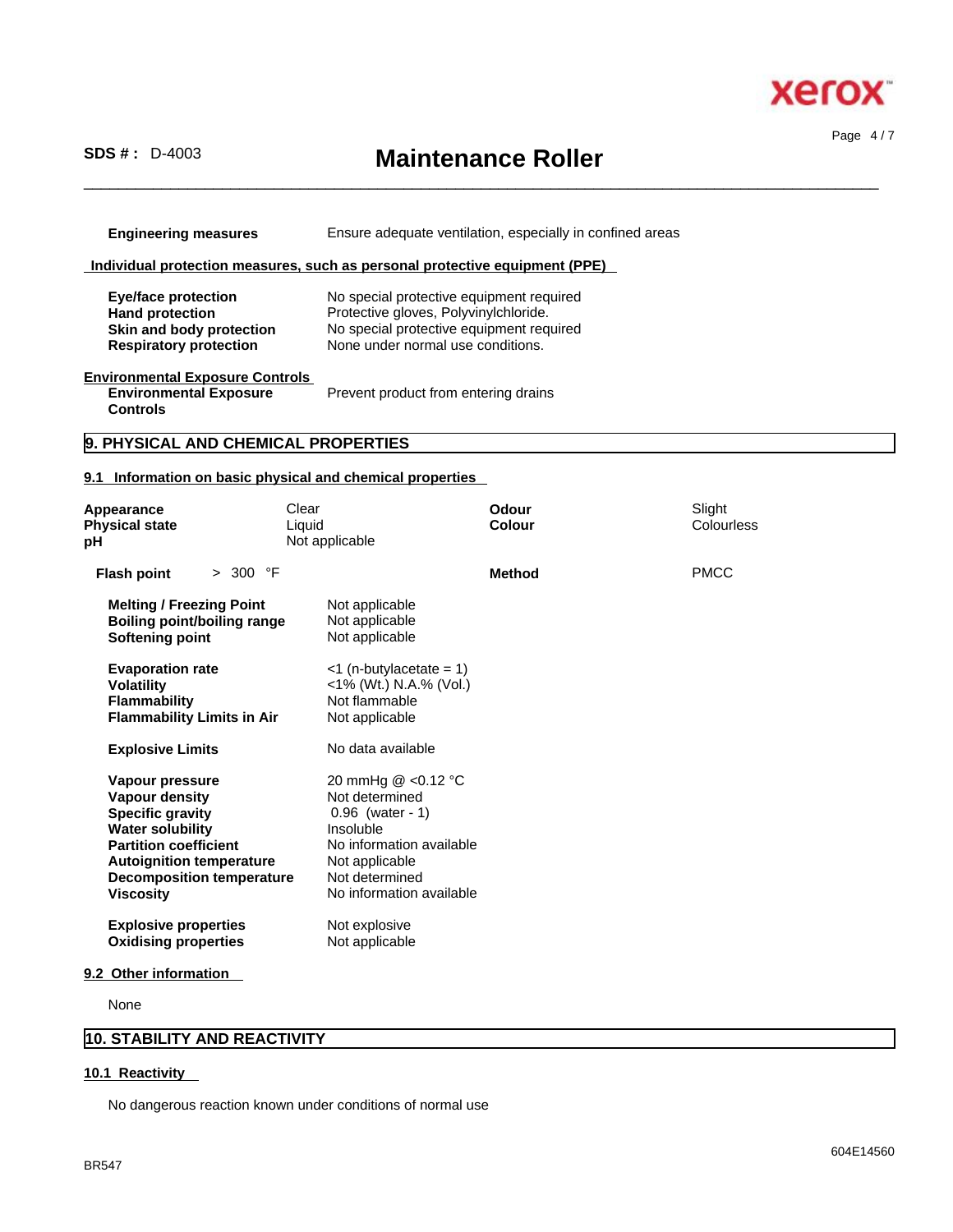

Page 5 / 7

 $\_$  ,  $\_$  ,  $\_$  ,  $\_$  ,  $\_$  ,  $\_$  ,  $\_$  ,  $\_$  ,  $\_$  ,  $\_$  ,  $\_$  ,  $\_$  ,  $\_$  ,  $\_$  ,  $\_$  ,  $\_$  ,  $\_$  ,  $\_$  ,  $\_$  ,  $\_$  ,  $\_$  ,  $\_$  ,  $\_$  ,  $\_$  ,  $\_$  ,  $\_$  ,  $\_$  ,  $\_$  ,  $\_$  ,  $\_$  ,  $\_$  ,  $\_$  ,  $\_$  ,  $\_$  ,  $\_$  ,  $\_$  ,  $\_$  ,

#### **10.2 Chemical stability**

Stable

#### **10.3 Possibility of hazardous reactions**

| <b>Hazardous reactions</b> | None under normal processing            |
|----------------------------|-----------------------------------------|
| Hazardous polymerisation   | Hazardous polymerisation does not occur |

#### **10.4 Conditions to avoid**

Keep away from open flames, hot surfaces and sources of ignition

#### **10.5 Incompatible Materials**

None known based on information supplied

#### **10.6 Hazardous decomposition products**

Carbon dioxide (CO2), Silicon dioxide, Incomplete combustion and thermolysis produces potentially toxic gases such as carbon monoxide and carbon dioxide, and, Formaldehyde

# **11. TOXICOLOGICAL INFORMATION**

#### **11.1 Information on hazard classes as defined in Regulation (EC) No 1272/2008**

| <b>Acute toxicity</b>  |                                         |
|------------------------|-----------------------------------------|
| Product Information    |                                         |
| <b>Irritation</b>      | Not expected to be an irritant          |
| Oral LD50              | 4.2 ml/kg (rat) Practically non-toxic   |
| Dermal LD50            | > 3 g/kg (rabbit) Practically non-toxic |
| <b>LC50 Inhalation</b> | Not determined                          |

*Component Information* 

| Chemical<br>ำl Name ⊹         | <b>LD50</b><br>$-1$ rol $-$                                                                                | <b>Dermal LD50</b>                                        | $\sim$ $\sim$<br><b>Inhalation</b><br>_COU |
|-------------------------------|------------------------------------------------------------------------------------------------------------|-----------------------------------------------------------|--------------------------------------------|
| . .<br>Poly(dimethylsiloxane) | Rat<br>$\overline{\phantom{a}}$<br>24<br>Rat<br>a/ko<br>a/ka<br>$\sim$<br>. .<br>$\cdot$ $\cdot$<br>$\sim$ | $\cdots$<br>Rabbit<br>q/kq<br>$\sim$ $\sim$ $\sim$<br>. . |                                            |

#### **Chronic toxicity**

| Carcinogenicity             | Not classifiable as a human carcinogen |
|-----------------------------|----------------------------------------|
| Other toxic effects         |                                        |
| <b>Sensitisation</b>        | Not a sensitizer                       |
| <b>Mutagenic effects</b>    | Not mutagenic in AMES Test             |
| <b>Target organ effects</b> | No information available               |
|                             |                                        |

**Aspiration Hazard** Not applicable

#### **Information on other hazards**

**Endocrine disrupting properties** This product does not contain any known or suspected endocrine disruptors

# **12. ECOLOGICAL INFORMATION**

# **12.1 Toxicity**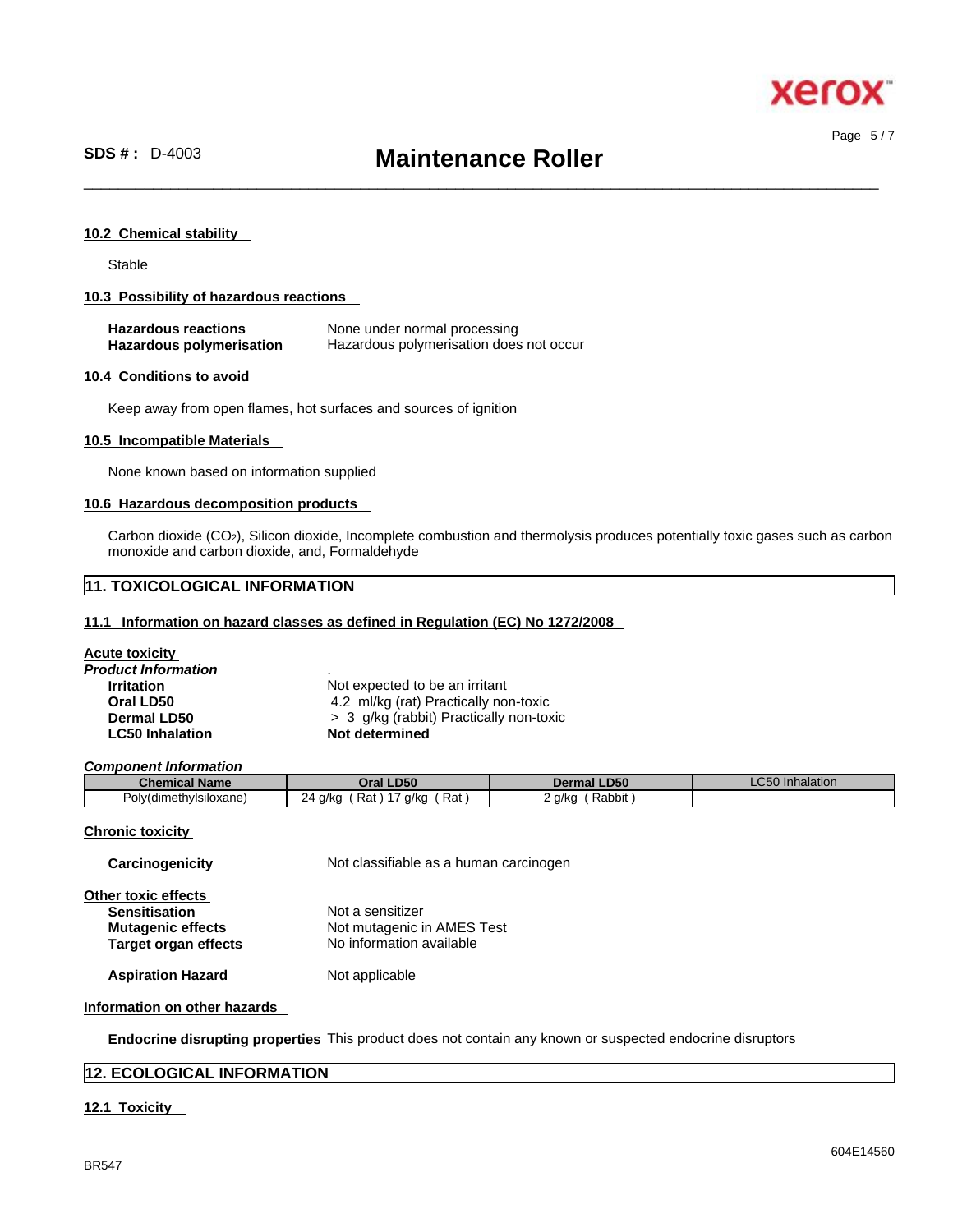

Page 6 / 7

 $\_$  ,  $\_$  ,  $\_$  ,  $\_$  ,  $\_$  ,  $\_$  ,  $\_$  ,  $\_$  ,  $\_$  ,  $\_$  ,  $\_$  ,  $\_$  ,  $\_$  ,  $\_$  ,  $\_$  ,  $\_$  ,  $\_$  ,  $\_$  ,  $\_$  ,  $\_$  ,  $\_$  ,  $\_$  ,  $\_$  ,  $\_$  ,  $\_$  ,  $\_$  ,  $\_$  ,  $\_$  ,  $\_$  ,  $\_$  ,  $\_$  ,  $\_$  ,  $\_$  ,  $\_$  ,  $\_$  ,  $\_$  ,  $\_$  ,

On available data, the mixture / preparation is not harmful to aquatic life

# **12.2 Persistence and degradability**

Not readily biodegradable

## **12.3 Bioaccumulative potential**

Bioaccumulation is unlikely

# **12.4 Mobility in soil**

Insoluble in water

## **12.5 Results of PBT and vPvB assessment**

Not a PBT according to REACH Annex XIII

#### **12.6 Endocrine disrupting properties**

This product does not contain any known or suspected endocrine disruptors

# **12.7 Other adverse effects**

No information available

| <b>13. DISPOSAL CONSIDERATIONS</b> |                                                                                                                                                                    |
|------------------------------------|--------------------------------------------------------------------------------------------------------------------------------------------------------------------|
| 13.1 Waste treatment methods       |                                                                                                                                                                    |
| <b>Waste Disposal Method</b>       | No special precautions are needed in handling this material                                                                                                        |
| <b>EWC Waste Disposal No.</b>      | 06.08.99                                                                                                                                                           |
| <b>Other information</b>           | Although toner is not an aquatic toxin, microplastics may be a physical hazard to aquatic life<br>and should not be allowed to enter drains, sewers, or waterways. |

# **14. TRANSPORT INFORMATION**

# **14.1 UN/ID No**

Not regulated

#### **14.2 Proper shipping name**

Not regulated

# **14.3 Transport hazard class(es)**

Not classified

# **14.4 Packing Group**

Not applicable